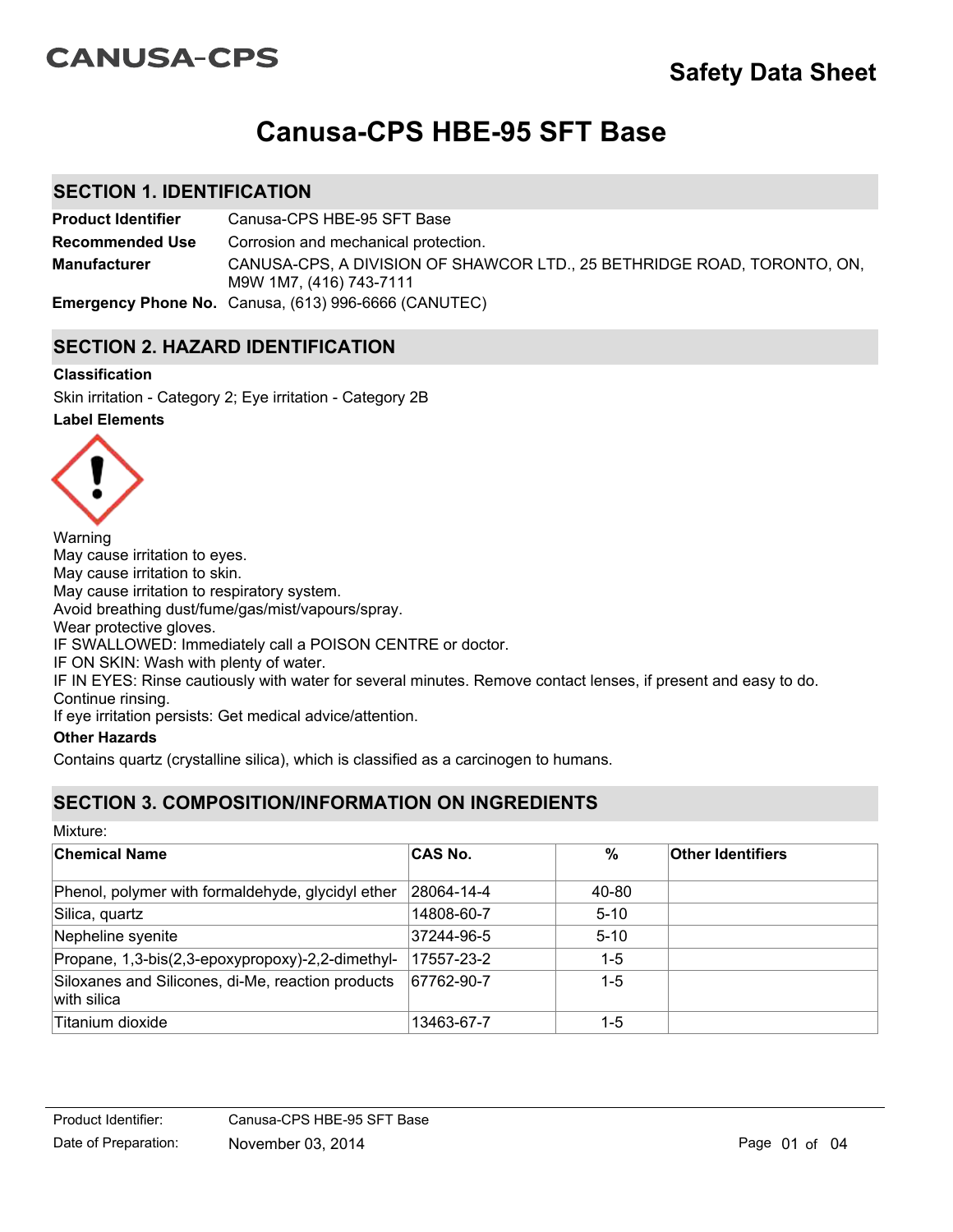# **SECTION 4. FIRST-AID MEASURES**

#### **First-aid Measures**

#### **Inhalation**

Move to fresh air. Get medical advice or attention if you feel unwell or are concerned.

#### **Skin Contact**

Immediately wash gently and thoroughly with lukewarm, gently flowing water and mild soap for 15-20 minutes. Remove contaminated clothing. Get medical advice or attention if you feel unwell or are concerned.

#### **Eye Contact**

Immediately rinse the contaminated eye(s) with lukewarm, gently flowing water for 15-20 minutes, while holding the eyelid(s) open. If eye irritation persists, get medical advice or attention. **Ingestion**

Do not induce vomiting. Call Poison Centre or doctor.

## **SECTION 5. FIRE-FIGHTING MEASURES**

#### **Extinguishing Media**

#### **Suitable Extinguishing Media**

Water spray; dry chemical; carbon dioxide.

#### **Specific Hazards Arising from the Product**

Irritating vapours may be released during decomposition.

Toxic and irritating gases including; oxides of carbon, organic acids, carboxylic acids, aldehydes, alcohols, acrolein, phosphorous oxides, and sulfur oxides.

#### **Special Protective Equipment and Precautions for Fire-fighters**

Use a self-contained breathing apparatus and full protective clothing. Do not use direct stream of water.

## **SECTION 6. ACCIDENTAL RELEASE MEASURES**

#### **Personal Precautions, Protective Equipment, and Emergency Procedures**

Remove all sources of ignition. Wear appropriate personal protective equipment.

#### **Environmental Precautions**

Prevent run-off from entering drains or waterways.

#### **Methods and Materials for Containment and Cleaning Up**

Soak up spills with inert absorbent material and place in a suitable closed container; dispose of in compliance with applicable legislation.

## **SECTION 7. HANDLING AND STORAGE**

#### **Precautions for Safe Handling**

Wear appropriate PPE.

#### **Conditions for Safe Storage**

Cool, dry environment. Separate from incompatible materials (see Section 10: Stability and Reactivity).

## **SECTION 8. EXPOSURE CONTROLS/PERSONAL PROTECTION**

#### **Appropriate Engineering Controls**

General ventilation is usually adequate. Use local exhaust ventilation and enclosure, if necessary, to control amount in the air.

#### **Individual Protection Measures**

#### **Eye/Face Protection**

**Skin Protection** Wear chemical safety goggles.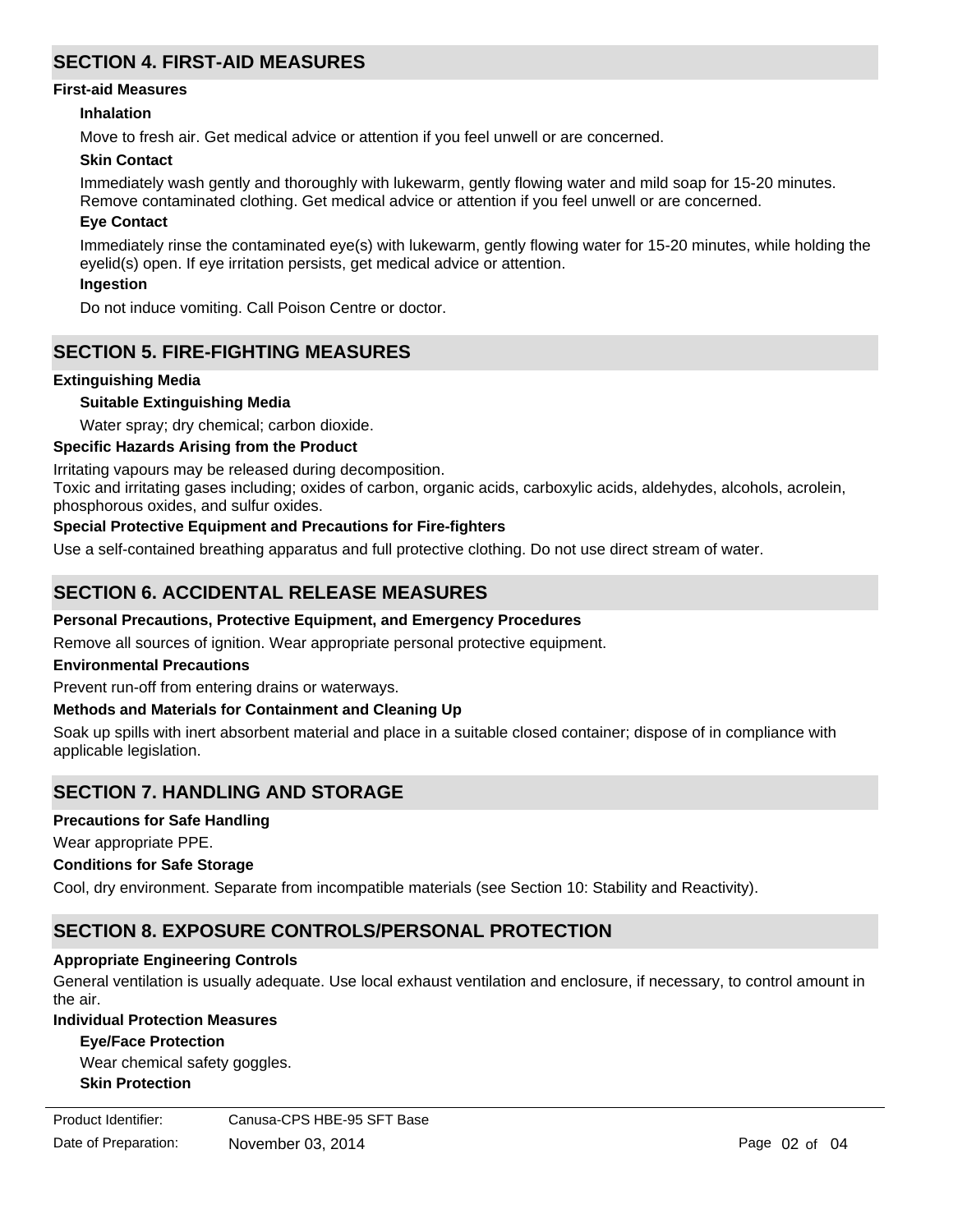# **SECTION 9. PHYSICAL AND CHEMICAL PROPERTIES**

| <b>Basic Physical and Chemical Properties</b> |                                         |
|-----------------------------------------------|-----------------------------------------|
| Appearance                                    | White.                                  |
| <b>Melting Point/Freezing Point</b>           | $<$ 0 °C (melting); $<$ 0 °C (freezing) |
| <b>Initial Boiling Point/Range</b>            | > 200 °C                                |
| Relative Density (water $= 1$ )               | 1.2                                     |
| <b>Other Information</b>                      |                                         |
| <b>Physical State</b>                         | Liquid                                  |

# **SECTION 10. STABILITY AND REACTIVITY**

#### **Reactivity**

Avoid strong acids and oxidizers.

#### **Chemical Stability**

Normally stable.

# **SECTION 11. TOXICOLOGICAL INFORMATION**

#### **Acute Toxicity**

| <b>Chemical Name</b>                                             | <b>LC50</b>                              | LD50 (oral)           | LD50 (dermal)            |
|------------------------------------------------------------------|------------------------------------------|-----------------------|--------------------------|
| Propane, 1,3-bis(2,<br>$ 3$ -epoxypropoxy)-2,<br>$ 2$ -dimethyl- |                                          | 4500 mg/kg (rat)      |                          |
| Titanium dioxide                                                 | $>6820$ mg/m3 (rat) (4-hour<br>exposure) | $>$ 25000 mg/kg (rat) | $> 10000$ mg/kg (rabbit) |

## **Skin Corrosion/Irritation**

May cause irritation.

#### **Serious Eye Damage/Irritation**

May cause irritation.

#### **STOT (Specific Target Organ Toxicity) - Single Exposure**

#### **Inhalation**

May cause irritation.

#### **Ingestion**

Harmful if swallowed.

#### **Carcinogenicity**

| ∣Chemical Name                                                      | <b>IARC</b> | <b>ACGIH®</b>  | <b>INTP</b>      | <b>OSHA</b> |
|---------------------------------------------------------------------|-------------|----------------|------------------|-------------|
| Silica, quartz                                                      | Group 1     | A2             | Known carcinogen | Not Listed  |
| Nepheline syenite                                                   | Not Listed  | Not designated | Not Listed       | Not Listed  |
| Propane, 1,3-bis(2,<br>$3$ -epoxypropoxy)-2,<br>2-dimethyl-         | Not Listed  | Not designated | Not Listed       | Not Listed  |
| Siloxanes and Silicones,<br>di-Me, reaction products with<br>silica | Not Listed  | Not designated | lNot Listed      | Not Listed  |

Product Identifier: Canusa-CPS HBE-95 SFT Base